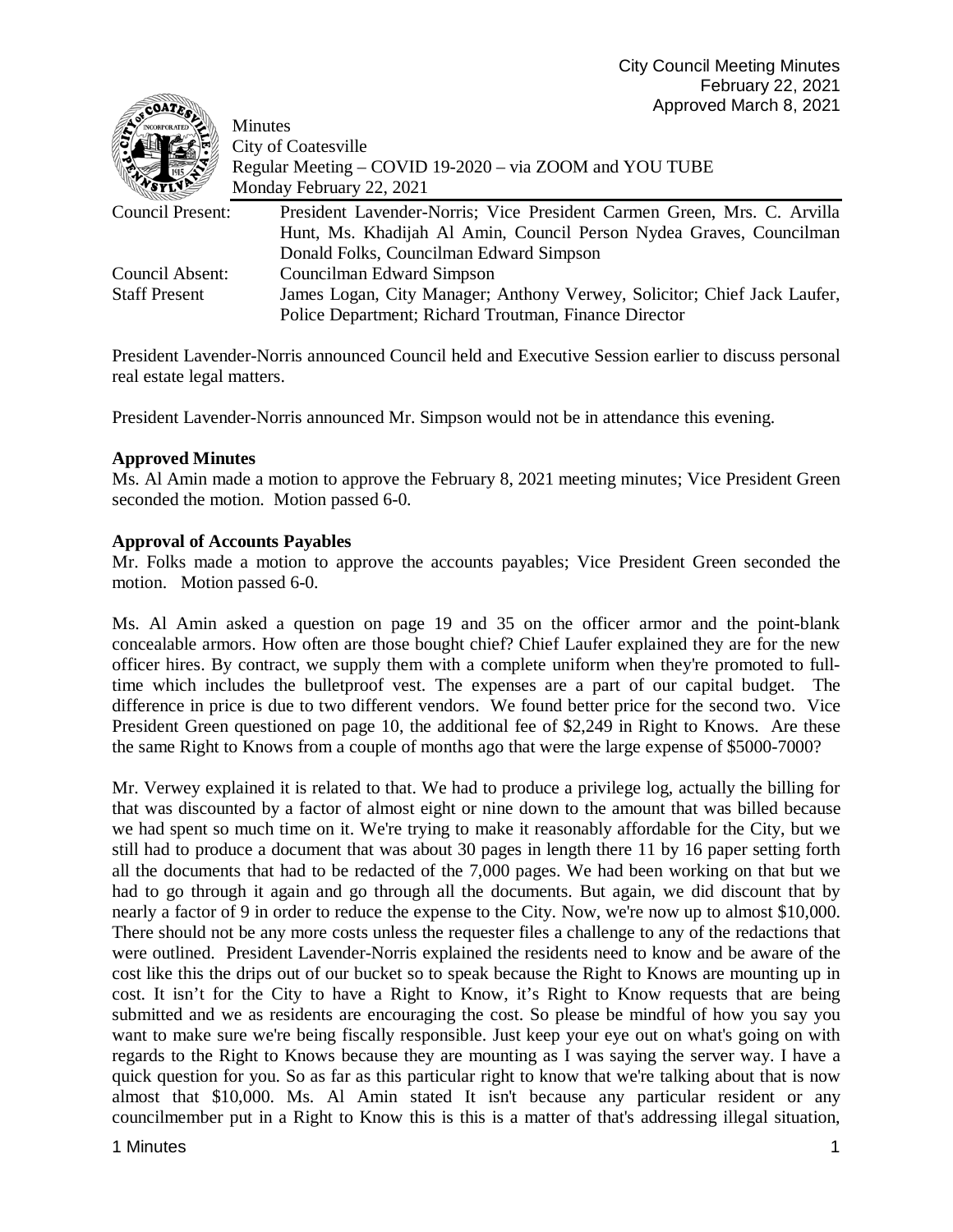right? Mr. Verwey explained this isn't Discovery in the case that's pending in federal court. This is a Right to Know request which is separate and distinct action. This was filed by the owner of a property. Well, technically the attorney for an owner, former owner of a property in the City and it was it's strictly under the Right to Know law. Now a lot of folks use the Right to Know Law to get Discovery instead of going through the courts because it's a little easier and often more costeffective. I don't know what the motivation was in this case, but they made the request for this. So, all this is born out of the Right to Know Law and not the separate civil litigation.

Mrs. Hunt asked to help her understand why as the City we have to pay for this when it's an individual that's requesting this information. Shouldn't that be a part of their expenses to be able to obtain the information that they need the law. Mr. Verwey explained the law only permits a per page charge of 25 cents and then only if it is subjected to a what's known as what's called a secured redaction. Otherwise, if it's an electronic format is supposed to be producing electronic format. We had to print these out to redact them. So we did initially charged the fee for the copies, but that was not as substantial as the overall legal bills on legal expenses just incurred in responding to and resolving the privilege issues within the documents. Mrs. Hunt stated while looking at legal matters. I'm seeing expenses for legal matters everywhere. If you go back one page and at the bottom, we have \$3.599 for Durant and Campbell and then you flip over to page 10 and we have \$3,995.50 for General legal matters Gawthorp Greenwood. Mr. Verwey explained the Durrant billings are from Labor and Personnel Council. The Gawthorp which is the firm is from provided itemized listing of their bills. The lists are provided in a separate packet.

Mr. Folk asked how many Right to Knows were filed last year.

#### **Additions, Deletions or Modifications to the Agenda**

Council person Graves made a motion to a add discussion item 2) Code Chapter 187 Shopping Cart Ordinance; Action item 3) PennDOT Winter Agreement and 4) Griffin Settlement; Mr. Folks seconded the motion. Motion passed 6-0.

### **Presentations**

- 1. Trina Solar Presentation Bradd Forstein, Angie Daoud, and Bryan Ritti
	- Trina Solar is quite a large organization in the Solar industry and here to give you some color around our Global footprint and our operations. And then while we are a global company that's over 13,000 employees. We still are very much a local developer and project company. We have we've been building projects all around the world. We've actually developed and built and financed over 3 gigawatts of projects which to give you some perspective on the size on what that kind of equates to one gigawatt of power is going to be on about 4,000 Acres. We have developed around the world in various and 38 different countries. With regards to the development of this project, we just want to reassure you that while you're dealing with a global company you've got local representatives, local approvals with a strong backing to be here through ups and downs. We provide all different types of solutions all around the world, you know, not just necessarily just dedicated to solar. We also do storage energy solutions and micro grids. We have our company has Diversified Beyond just simple panels into the racking systems and various other technologies that we own and deploy in various situations. For the situation for Coatesville and the Mount Airy Road property, which we've conditionally been awarded a lease on you know, our intent is to develop a solar project maybe storage at some point, but we don't know yet depending upon what the Pennsylvania Market does over the next year or so we'll have to make that decision.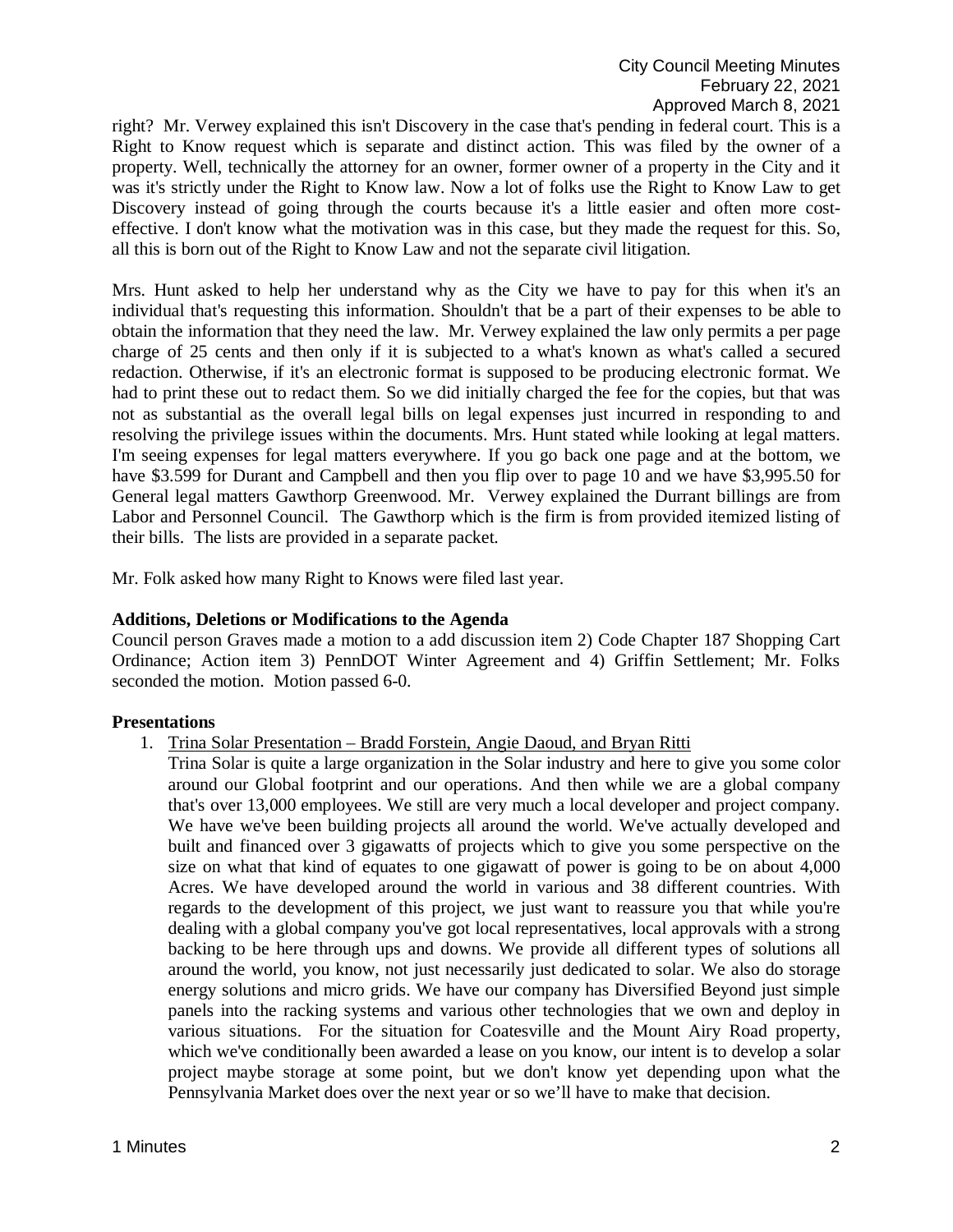# City Council Meeting Minutes February 22, 2021 Approved March 8, 2021

The preliminary development timeline for the Mount Airy Road Project, which is typically referred to as the landfill although it's based in Valley Township but owned by the City of Coatesville. As many of you know the development process whether it's for real estate solar wind is relatively fluid and there is about a thousand items that go into making the development process. This can shift and we're constantly staying agile and making sure that we work with the landowner and the stakeholders to make sure that the project proceeds. We are very motivated to complete each one of our projects as quickly as possible and what you're seeing here is really an ideal time line, which goes through the basic's phases. As of development including diligence environmental investigation including threatened endangered species, cultural resources Etc. We also will be required to do an interconnection application and we have a number of different options there. But again, trying to move forward through that process as soon as quickly as possible. We of course will be designing the facility and Engineering it as well as permitting. The overall process includes all City, County, State, Federal permits and land use approvals, of course, with Valley Township in conjunction or in partnership with the City of Coatesville. Once we've gotten through that process which is typically about a year and a half we then will construct the system and we have multiple options for this. The process for this project a little unique. Coatesville owns the property but being that it's located in a different municipality, all of these activities that were described will be taking place with Valley Township and not with the City of Coatesville. The City will ultimately get the rental benefit associated with the lease, but won't have to go through the land use approval process. We just ask for your support in the applications that we make. As the landowner you'll have to be signing off on some of those applications as we get into it and get through it. We are intending to lease the entire property but will most likely only construct on part of it and are very preliminary conceptual design for the Coatesville landfill. There are a number of solar arrays. This will require surveying and Engineering before designs are finalized and decided upon.

### **Discussion Items**

1. Meeting Minutes

There was no discussion on meeting minutes.

2. Chapter 187 Shopping Carts

Councilperson Graves read Chapter 187 Shopping Carts of the City Code. Shopping Cart definition: Those pushcarts of the type or types which are commonly provided by grocery stores, markets and other types of stores for the use of the public in transporting commodities in stores, markets and other types of stores and incidentally from the store to a place outside the store. Users to return carts to store premises. Any person who makes any use of any shopping cart, belonging to or furnished by the owner of the store, market or shopping center, for assembling or moving of groceries, foodstuffs and allied products there purchased shall, after such use, promptly return the shopping cart to the property from whence taken. Violations and Penalties: Any other use made of said shopping carts, including the abandonment of the same upon the streets, highways, alleys and other public ways of the City, shall be deemed a public nuisance; and any person found guilty of committing such a nuisance shall, upon conviction thereof in summary proceedings, be sentenced to pay a fine of not more than six hundred dollars (\$600.) or to confinement to the City jail for not more than ninety (90) days, or both such fine and imprisonment. Council person Graves stated I just wanted to talk about lifting the possibility of fine and imprisonment when it comes to our shopping cart Ordinance and if we feel that it's important for folks to not walk around with shopping cart or should not steal shopping carts. That is one thing but to be held accountable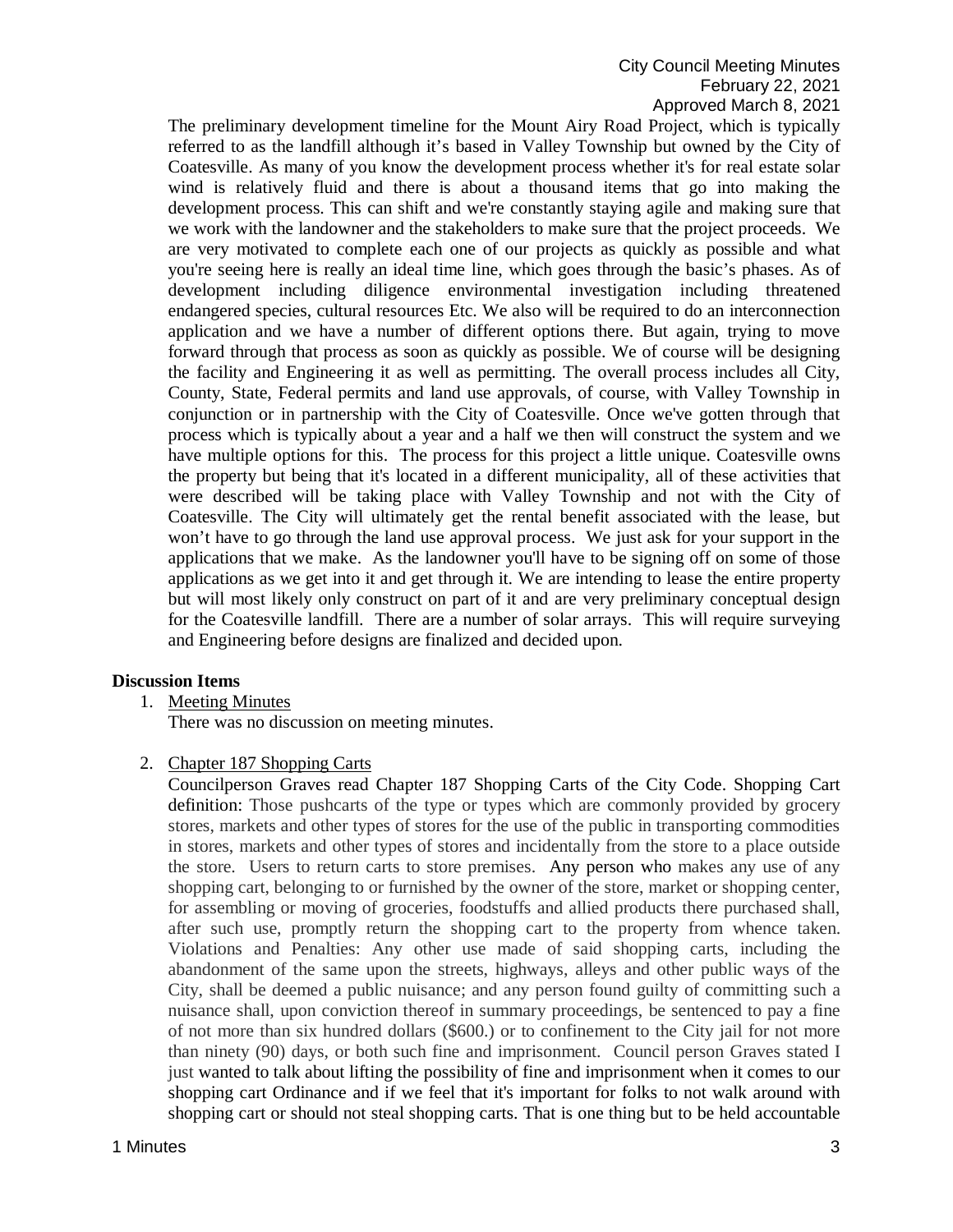# City Council Meeting Minutes February 22, 2021 Approved March 8, 2021

by fine or imprisonment is generally targeted at people who are unhoused, who use shopping cart to transport their belongings most of the time. We know that homelessness is a systemic problem. In the short-term the issue is that somebody is pushing a shopping cart in the City. You and people, deem it a nuisance but the long-term solution to an issue, like people pushing shopping carts down. The City is really addressing systemic drug use the on housing affordable housing and also trauma and mental health treatment. And so, you know, generally the shopping cart ordinance affects mostly on house folks. Who are probably because they're unhoused in Survival Mode dealing with trauma from being an house and it's also expensive right? The more things are criminalized or hold fine or imprisonment charges the more possibility that people can be in prison, which is an expense and it's the least effective and then the other thing too about the shopping cart ordinance is that it just violates people's civil rights because we are unsure on how people acquire shopping cart quite frankly. If someone doesn't report, you know, one of their shopping carts missing to the police department, we can't identify how a person came into possession of a shopping cart. So that is just something I wanted to talk about.

President Lavender-Norris explained the only time the Police really get involved is according to what's written is when a shopping cart is abandoned. At that point they find the owner of the cart not the person in possession of it. It's not those little carts that you see people pulling around. We're talking literal shopping carts, like in the grocery stores and stuff and then that's the law in the City so we can't be a party to or condone someone breaking the law. We are in the midst of revitalization, and we erase that law off the books, but then we're faced with that problem again. Councilperson Graves stated I guess what I'm saying is that the problem only seems like it's a nuisance that people are stealing shopping carts, but the actual problem is that people need shopping carts to transport their things because they are unhoused. But again, what can we as the City do? President Lavender-Norris explained we have a situation and everybody on Council, everybody on Zoom is aware of this situation down on Lincoln Highway with the people with the shopping carts. We're all aware of that with them being located there. There's three carts, and then the bench with the people on the sitting on the bench, right? It's dangerous for them to be outside in this kind of weather and it looks bad for the City because anybody that's passing by sees that and it looks like a bunch of trash. It may be their belongings and I'm not saying what they have there isn't the very best. What I'm saying is what it looks like. So, we got to be mindful. We got to be careful and we have to stay within our lanes. You know, we can't just go tell them people. Okay, come on, you got to go to the hotel, rooming house or anywhere? We can't make them because they're adults. Yeah, but we can deal with those shopping carts that are sitting there. How do we deal with them? Like how do we deal with them? That's fluid. We're moving along with that daily. But we can't just take things off the books because we're concerned about the homeless. We have to be as concerned about the ones that do have a home as we do about the homeless.

Councilperson Graves stated that we are representatives of our entire City, people who have a home aren't in the same kind of crisis as people who are homeless and I'm not saying that, that doesn't mean that you don't have a crisis. I mean we are literally dealing with a global crisis. I'm not saying that at all. I'm just saying that removing people's belongings or the way that they transport their belongings isn't helpful to the situation. We are just City officials, but we know we do have County officials and state officials that we can Advocate with. We can use trauma-informed practice. We can consider mental health and/or global drug abuse in two situations when we're looking at them because things aren't black and white. They have a ton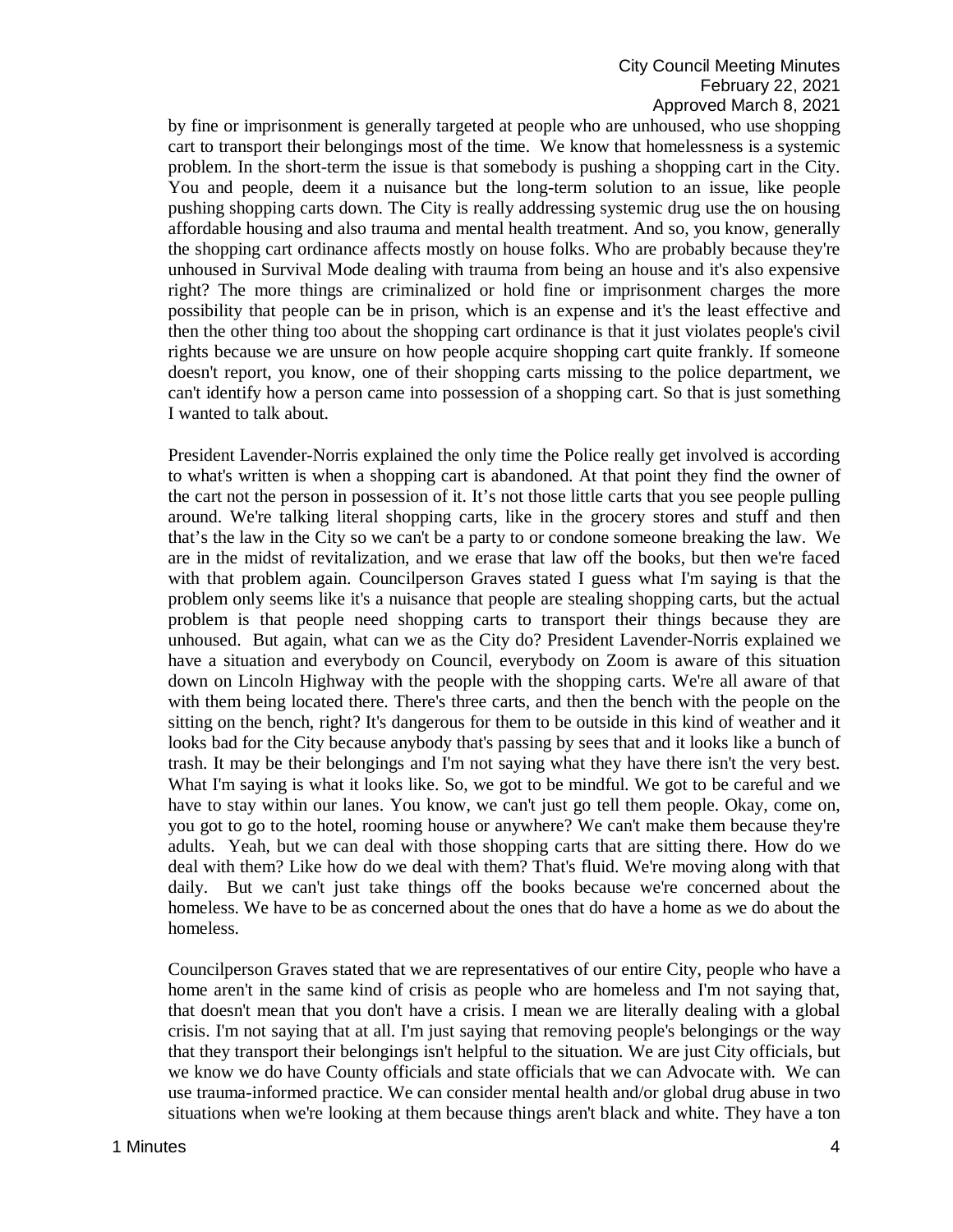of nuance and I think that just the long-term issue isn't that people are outside with the shopping cart is that people are not in a home and while they are in a transitional period though, you don't want make it harder for folks who are already in a crisis by taking away their things or their method to transport thing while they are working on becoming systemically housed not specifically the court but with the homeless and people having hardships and things.

President Lavender-Norris stated to Councilperson Graves that this was brought up before, not specifically the shopping cart but homeless ness and people having hardships. Vice President Green recommended that you and her get together and go speak with the young lady. I think it is. Its called connect points in the library, the Resource Center. Did that come to fruition? And if so, was there anything that we can utilize with regard to that situation?

Vice President Green stated I heard what Councilperson Graves regarding the shopping carts and with the homeless. However, I do know that our Police Department has not cited any one for the shopping cart. I think that if we go through this and we remove ordinance, it's on the book regarding breaking the law that we are opening up a can of worms. We do have a dollar store, we have another store downtown that utilize shopping carts. So, we're giving people the right to take their carts, to walk their groceries home and not return them to the store because see that's the crime. The crime is removing the cart from the grocery store. We're not talking about people who use the carts and laundry baskets that they purchased or someone gives them but we're talking about this ordinance which is addressing the shopping carts. We do have a potential grocery store probably coming to the area from what I understand and we do have a dollar store and the other store downtown that they do have carts. I think that we have to look at the whole picture, that if we take this ordinance off the books, you're giving people the right to go to the Dollar Store remove that cart from the dollar store and take it home with them because they don't want to carry their groceries. I understand but I do know that the Police Department has not issued any citations and the Chief has been here for nine years and he's never done. We do understand and everyone has been so empathetic and sympathetic to the cause of the people that we know that are housed by the public library and there's so many different people who are offering and trying to help them and you know, homelessness is a big issue, but I think that that's a Issue aside from the shopping cart issue. I think that if we take that issue, take the shopping cart ordinance off the books, we are doing a disservice to the stores that have to pay for these carts and we're allowing people, we're now saying you can take that cart home. You won't get a fine if you take work away from that store and you won't get a fine. I just want to say once they take the cart away and abandon it on the walk home, then it's abandoned and it leaves the Public Works and the Police when they do their cleanup situation. It leaves the work on them to go collect them because again, they become unsightly and Public Works has to go and pick them up. Like we're not trying to add more work on to and already heavy workload and that department either we have to be mindful of the cause and effect of our decisions.

Chief Laufer echoed that no one has been cited in over eight years almost nine years that I've been here and also just like to make the comment that our ordinance is based upon Title 18, Pennsylvania Crimes Code Section 67 11, which makes it a summary offense. And, under the crimes code or removal of shopping carts and our ordinance pretty much is verbatim the language that's contained in the crimes code and how to deal with the theft of shopping carts. And that's what our ordinance is based upon. So even if we were to change our ordinance, it still does not change title 18 Pennsylvania crimes code which makes it a crime to remove the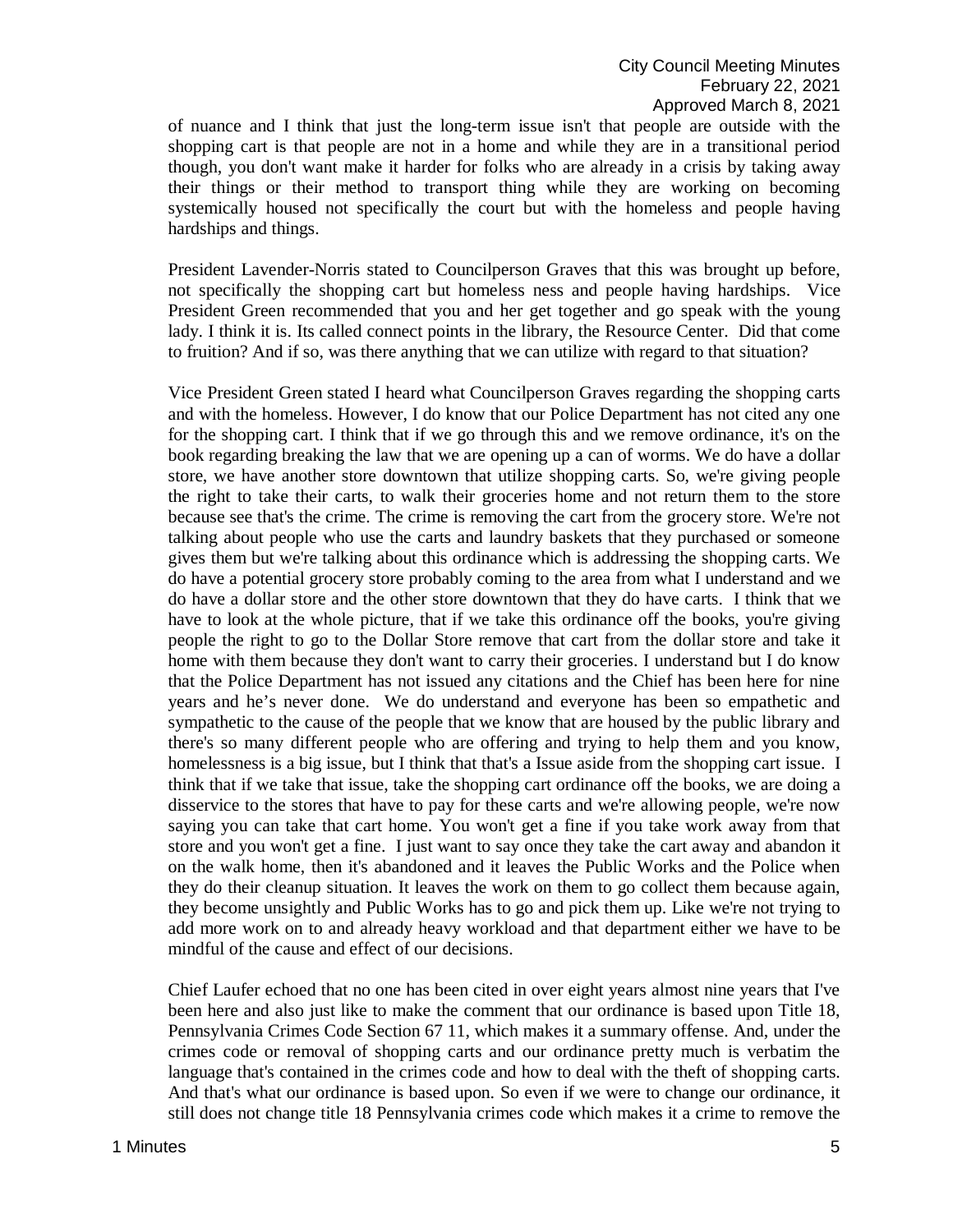# City Council Meeting Minutes February 22, 2021 Approved March 8, 2021

shopping cart punishable by \$300 fine and 90 days in jail. Councilperson Graves thanked thee Chief. And so Chief, Is there a way in which we can you know move forward with not continuing to charge folks who are on house with a \$600 fine or 90 days in prison for having the shopping carts as you've been doing for the last nine years then. Chief replied yes, I don't see an instance where we would make a practice or you know a habit or policy of enforcing that with regard to our homeless population here in the City. But taking a shopping cart from a grocery store is a fine. It is still technically a crime. Mr. Folks explained there's a shopping cart across from me in my alley and has been there probably two months now and I said once the snow cleared I'm going to take it back to the grocery outlet now. I'm up here on for probably between fourth and fifth with his shopping cart is is been there and I know somebody brought it from the street up top and put it right there. So I will I'm going to pick that card up once I can get to it because all that snow out there, but I got to take it back to Grocery Outlet because somebody took it from the Grocery aisle and took their groceries and came all the way up to 5th Avenue and left the car and the woods because they didn't want to take it back now. That's a crime.

Mr. Logan stated I just want to make this clear to the public as well. Our Police Department doesn't go around and they don't stop people that have shopping carts and assume that they actually stole that cart, our first priority when it comes to our homeless is trying to get them back into shape. The individuals that everyone is talking about our Police Department on numerous occasions have assisted along with the county. We have placed them in a home that couple was removed from the home for some of the issues as you mentioned, It could have been health related, mental health-related, hygiene related. They have put them in hotels, they are part of the general population like you and I aren't that are staying these hotels and we have been told that sometimes these individuals are either harassing people in the lobby or they're just not welcome there now. I'm not saying that we should turn our backs on me, but I will say that we try everything that we can possibly within the law, to assist some of these individuals. Some individuals just don't want our help, you know, we house them, we feed them and they're back on the street the following day. In terms of the carts, the issue I have with the carts is if we do continue to allow people to take the carts and then we have a population or community full of carts throughout the City. Its not a good look for the City. Our role is to serve our residents, the taxpayers to keep our city clean and preserve the quality of life. I think what we have to do is to strike a balance in this particular case when it comes to our homeless population, but I can assure you our Police Department. As I said at the top of this my comment is that they are not stopping homeless people and fining them as they have a shopping cart, unless they actually are seeing those individuals walking out with the cart from the store. I think that would be a stretch for the Police Department to even see them make that connection and correct me if I'm wrong Chief, you know, sometimes we don't know where these carts come from. Chief replied that is correct. But the way the way the section of the ordinance and the crimes code is written, simple possession is all that is needed. If you possess a shopping cart that has readily identifiable markings from a store the simple possession is the crime understood.

Councilperson Graves stated the Chief has already said that, you know going forward and for the last nine years, he hasn't site cited anybody with a shopping cart. And so that was our sight of any folks who are on house with the shopping cart. Mr. Verwey explained that in order to take this off the books. The City would have to take the in amending ordinance. The City can repeal that section of the City's general laws. The state law will still be enforceable by the Police department, but it could be removed by ordinance. It can be removed by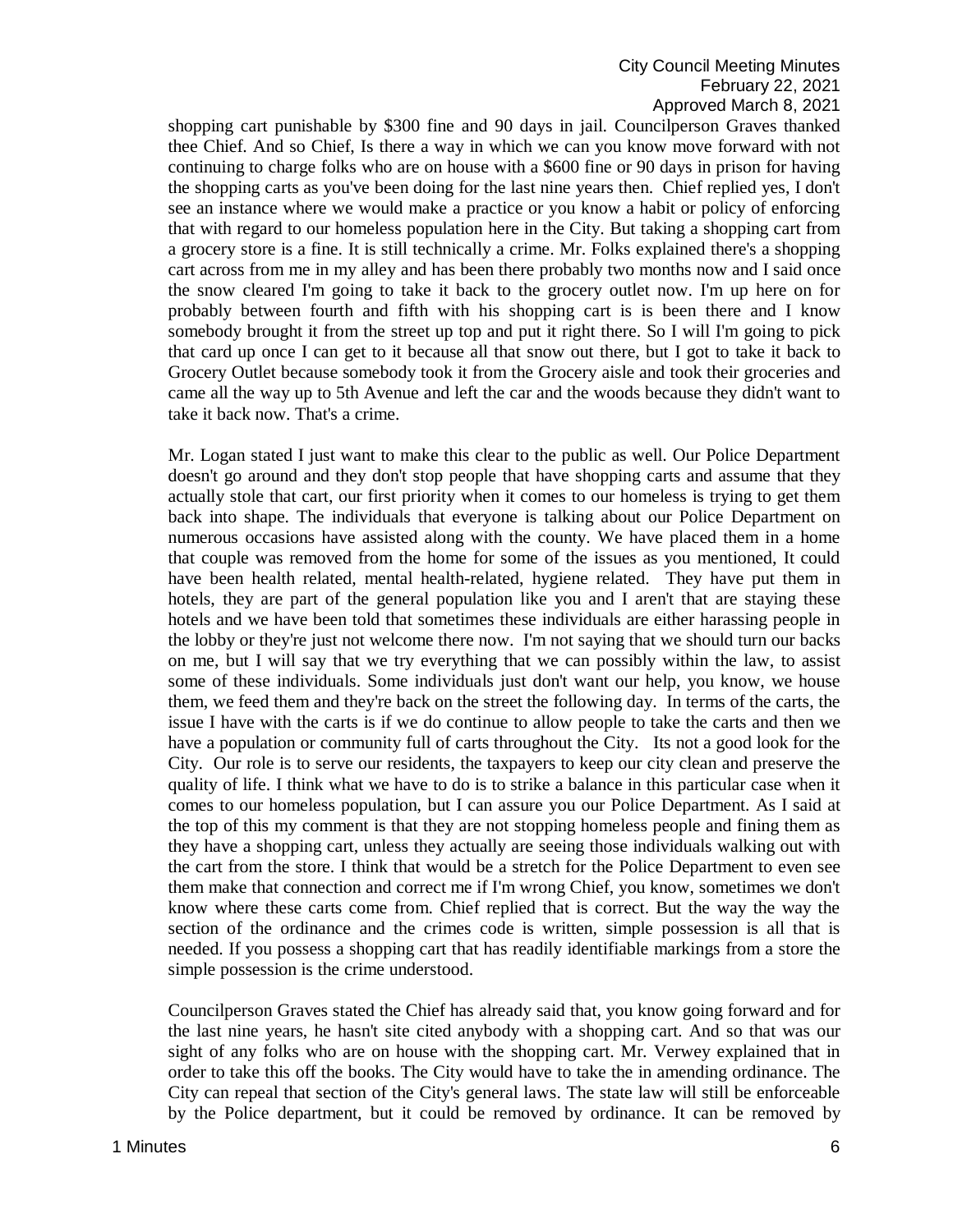Ordinance but the City is still accountable to the PA State Law whether it's on our books or not it's still a crime to do so, it would still be subject to the criminal laws of the Commonwealth of Pennsylvania.

#### **Citizens Hearings – Regular Action Items Only (3 Minutes)**

There were no citizens comments on regular action items at this time.

Vice President Green made a motion to close citizens' hearings on regular action items only; Mr. Folks seconded the motion. Motion passed 6-0.

#### **Regular Action Items**

1. Receive and consider for first reading and authorization to advertise, an ordinance the City of Coatesville to lease the City's property located at 201 South Mount Airy Road, Valley Township, County of Chester, UPI No. 38-2-30, to Trina Sola US SBU, LLC, for purposes of constructing and operating a solar energy generation facility for a twenty year term, with options for two five year extension, with an annual rental payment of not less than sixty-two thousand five hundred dollars, and payment of rents commencing at the start of construction of the solar facility and continuing annually on the anniversary date thereof for the term of the lease.

Ms. Al Amin made a motion to approve first reading and authorization to advertise, an ordinance the City of Coatesville to lease the City's property located at 201 South Mount Airy Road, Valley Township, County of Chester, UPI No. 38-2-30, to Trina Sola US SBU, LLC, for purposes of constructing and operating a solar energy generation facility for a twenty year term, with options for two five year extension, with an annual rental payment of not less than sixty-two thousand five hundred dollars, and payment of rents commencing at the start of construction of the solar facility and continuing annually on the anniversary date thereof for the term of the lease; Mr. Folks seconded the motion. Motion passed 6-0.

Construction will begin after the due diligence period, and the potential developer will have to conduct testing on the property. It is a former landfill as part of his due diligence. Look at soils Etc. Then there's a period for development. We're going to have to go in and get approvals from Valley Township. I think they're projected start respect or projected finish. He's in 2022. So probably there probably won't be rents being paid any earlier than the end of 2021 or early 2022.

2. Receive and consider a Resolution of the Council of the City of Coatesville, Chester County, Pennsylvania, granting Masjid Ar-Rahmin, Inc., an extension of time in which to commence construction on its property located at 711-723 Merchant Street, City of Coatesville, pursuant to the General Laws of the City of Coatesville, Section 197-16C

Vice President Green made a motion to approve the Resolution of the Council of the City of Coatesville, Chester County, Pennsylvania, granting Masjid Ar-Rahmin, Inc., an extension of time in which to commence construction on its property located at 711-723 Merchant Street, City of Coatesville, pursuant to the General Laws of the City of Coatesville, Section 197- 16C; Ms. Al Amin seconded the motion. Motion passed 6-0.

Council person Graves stated I would like to make a comment before we make this vote. I want a preference the vote by saying I will be voting in. This this is just for the Public's record to I will be voting in this action item. I am a member of this Masjid. However, I'm not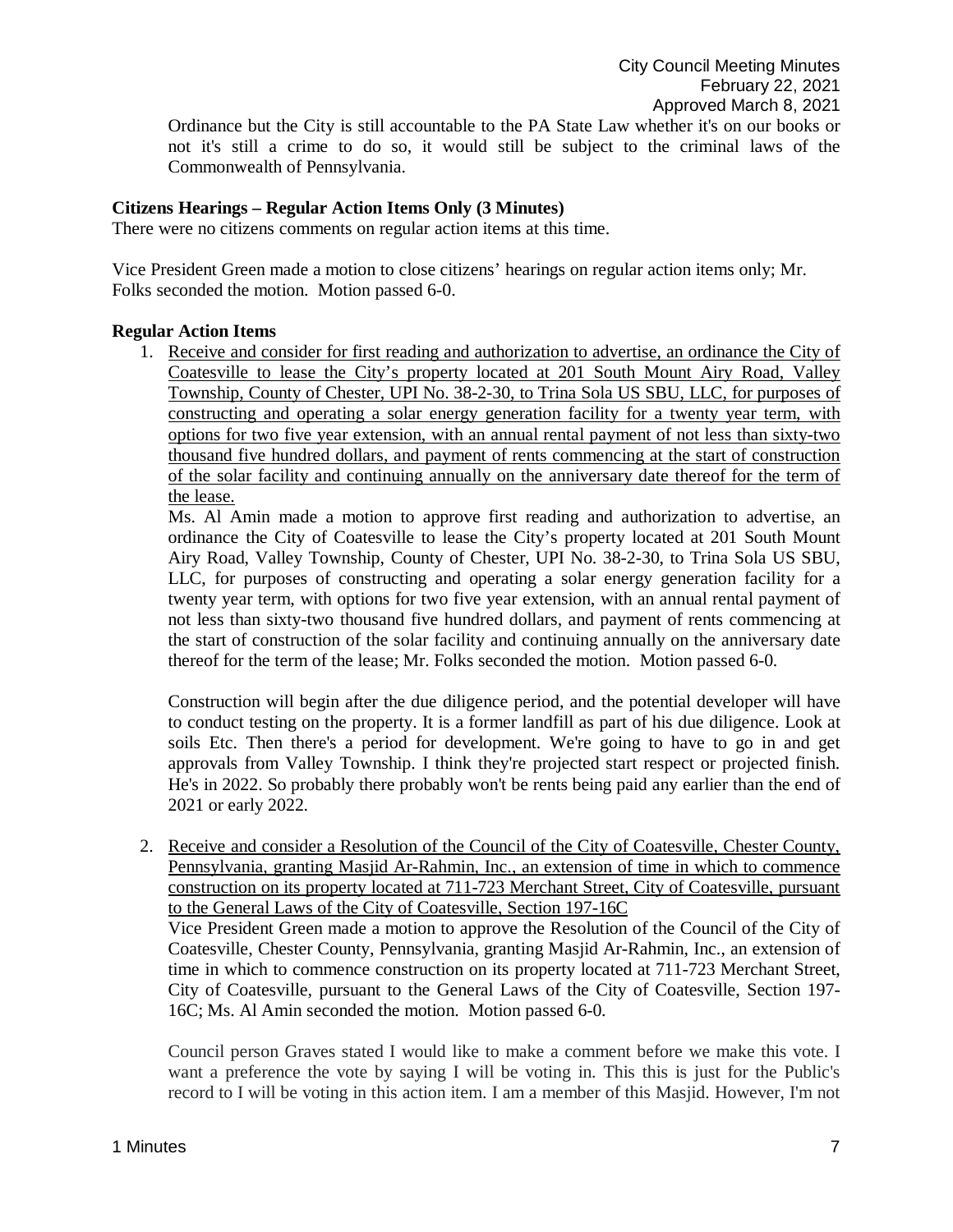financially connected to it. It's ethical for myself and Ms. Al Amin who also attends this Masjid to vote in this action item.

I just want to tell date I'm here on behalf of the mosque this evening. My name is Jeanne Gerber. Thank you for considering this as Mr. Verwey summarize this isn't an unusual request, but I just wanted to let you know that we are just about ready to record The Land Development plans and we should be submitting building permit applications in the very near future. So just so you are aware. We're not pushing this off for the indefinite future. We really are hoping to start construction in the spring just you know,

3. Receive and consider a Resolution of the Council of the City of Coatesville, Chester County, Pennsylvania, authorizing the City of Coatesville to enter into a 5 Year Winter Traffic Services Agreement with the Commonwealth of Pennsylvania Department of Transportation, for 3.7 miles of state routes within the City during winter seasons 2020-2021 through and including 2024-2025, and providing for payments totaling \$22,320.55 for the term of the agreement with adjustments to offset severe winters.

Ms. Al Amin made a motion to approve a Resolution of the Council of the City of Coatesville, Chester County, Pennsylvania, authorizing the City of Coatesville to enter into a 5 Year Winter Traffic Services Agreement with the Commonwealth of Pennsylvania Department of Transportation, for 3.7 miles of state routes within the City during winter seasons 2020-2021 through and including 2024-2025, and providing for payments totaling \$22,320.55 for the term of the agreement with adjustments to offset severe winters; Council person Graves seconded the motion. Motion passed 6-0.

Mr. Verwey explained the agreement covers about three point seven miles of PennDOT owned roads within the City of Coatesville that will be maintained by the City, and for that maintenance PennDOT will be paying the City a certain amount each month, starting in excess of four thousand dollars then going up each year. The total amount is for a five-year contract. There are provisions in this agreement that provide for increases in the event of an extreme winter event or winter conditions over an extended period of time. There may be adjustments made to the amounts paid to the City for that maintenance. This is really just a reimbursement agreement for maintaining the portions of the city's roads that are owned by PennDOT.

4. Receive and consider a motion to accept the settlement proposal in Griffin v. City of Coatesville to resolve all claims for a payment of \$75,000.00, of which the City shall be responsible for \$25,000, with the balance to be paid by the City's insurer. Mr. Folks made a motion to accept the settlement proposal in Griffin v. City of Coatesville to resolve all claims for a payment of \$75,000.00, of which the City shall be responsible for \$25,000, with the balance to be paid by the City's insurer; Mrs. Hunt seconded the motion. Motion passed 6-0.

Council person Graves asked Mr. Logan or Mr. Verwey to expand for the public as much as legally. Mr. Verwey explained the agreement was handled by the City's Insurance Council, but my understanding is that this lawsuit involved an individual who sued our city, the City Police Department and the matter went to a settlement conference with the judge and the individual. It was represented by counsel as wasn't City and a number was reached as an agreement to resolve all claims for the amount set forth in the settlement agreement. That is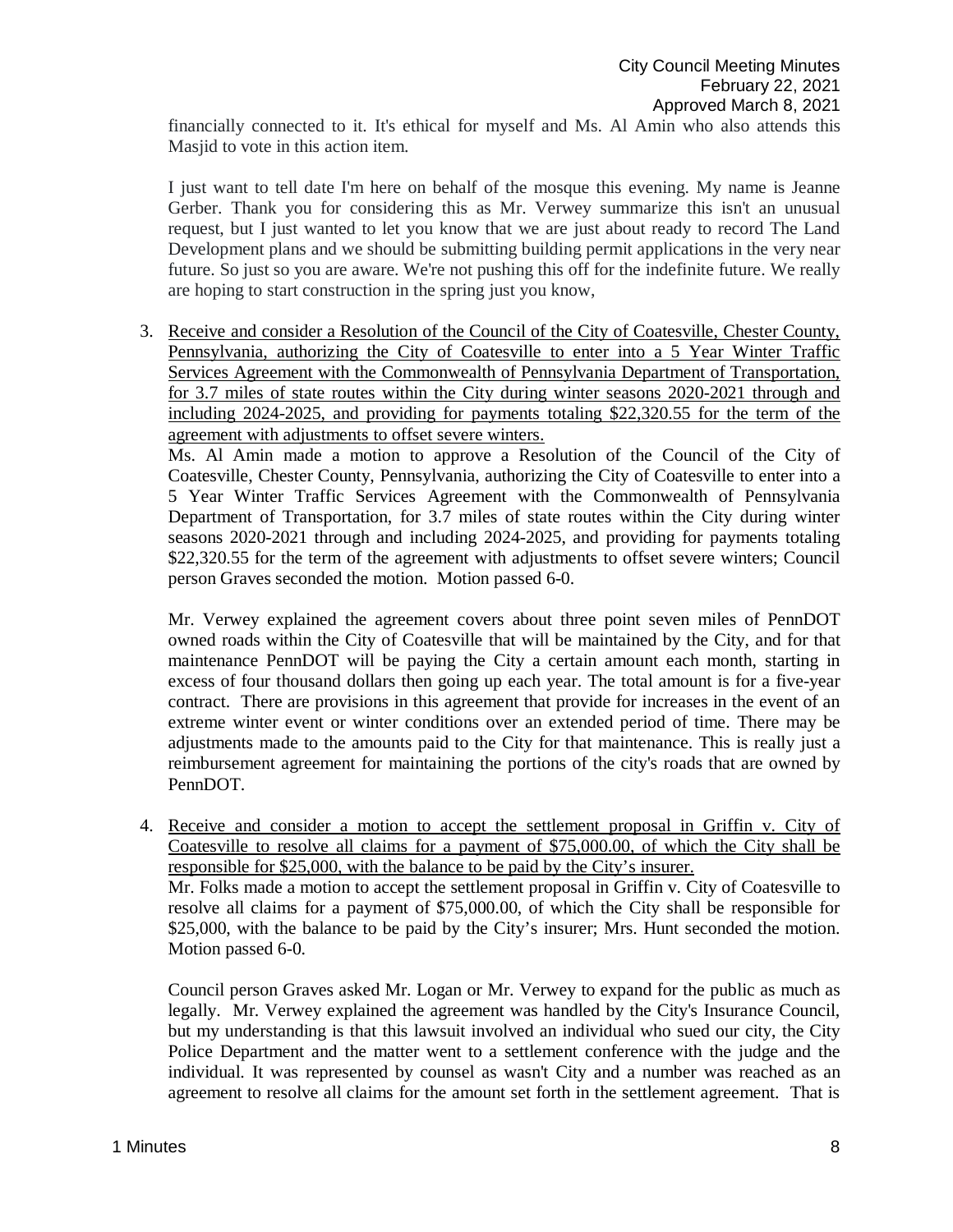generally a better way to resolve issues and it does so in a manner that is not does not create exposure for the city.

Mr. Folks made motion to close action items; Vice President Green seconded the motion. Motion passed 6-0.

#### **Reports**

1. Solicitor

Mr. Verwey announced he worked on real estate matters related to the city's Riverwalk address development issues related to the proposed Flats development; real estate matters related to the city's leasing of city-owned property for the development of a solar farm, which was referenced earlier this evening and items 7.1; addressed litigation matters related to a proposed settlement address land and development issues and questions regarding properties within the city.

### 2. City Manager

Mr. Logan stated with the business and economic development side. As you all know, we continue to move forward with several projects here in the City as I mentioned in the last two reports. This includes 30 and 82 realignment and streetscape projects from 1st to 3rd Avenue. The old train station and the new train station projects as well as investor projects. Unfortunately, due to this this weather that we're having, a lot of our projects have been delayed but we look forward to each of those projects getting right back on to a schedule by the springtime, late spring, a lot of these projects will be completed. Many of you have experienced some potholes. We are working with our Public Works Department as well as PennDOT to get to these potholes as quickly as we can. Unfortunately, the weather has softened many of our roads here, but we're working to do our best to get to those fixed.

In progress right now, we do have construction bids for the new train station. They were projected to go out this month, but got delayed. We do anticipate on those bids going out in March with plans for construction to start this year. We are closely monitoring the progress of that and working with PennDOT, Amtrak and the City Council. Everything is moving forward. I want to mention the members of the RDA and the Coatesville development team, they continue to work with PennDOT and Amtrak to move this project forward. We are looking ahead and we're very excited about the progress of our new train station.

As many of you know a couple weeks ago, we had a hiring event with URBN Outfitters. The event was positive starting right direction to fill over 200 positions at bourbon. We were fortunate to get 80 plus maybe close to 90 positions in the field. There are still individuals that are applying online for position. URBN Outfitters, we encourage you, if there's any job Seekers out there or any anyone that know of anyone looking for a job. URBN Outfitters is still looking. We plan to host another a hiring event sometime next month or early April and this is just a you know, we talked about a Workforce Development pipeline. I think this is the beginning of it, we are starting to see, you know individuals in this Community get excited about job opportunities. We're going to be working with a number of organizations to make that happen as well. Because of the URBN outfit Outfitters hiring event we've experienced a ripple effect. That effect is basically sparking other employers interested in our region, in our City this month. Inform the employers that are interested in partnering with City to host hiring events for their companies. So right there that's evident that you know, we have talented people here in this community. We can get them connected to the right employers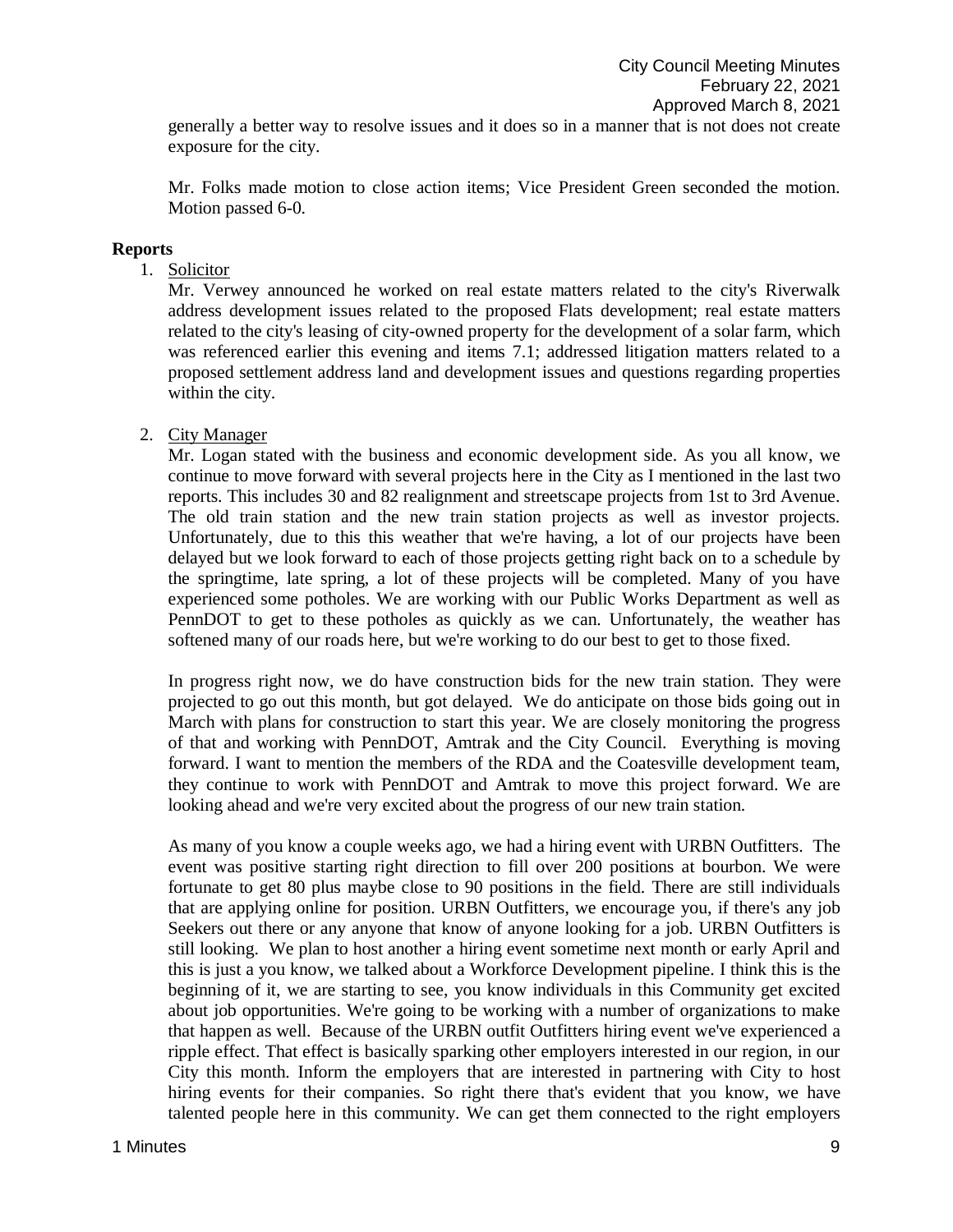and hopefully they can get in there and put their best foot forward to land that job and to keep that job. All of this fall in line with our vision to create a workforce pipeline here in the City. You know those particular individuals that have been asking for employment opportunities to come to the City now, we're finally breaking the ice and making it happen. I'll be working with training providers like OIC, CYWA and the Career Link to establish training sites throughout the Coatesville area. We are talking about maybe training pods if you will, because we believe that there are pockets of Coatesville that people may not always want to come out, and we believe that if they don't want to come out then we got to go to them. So, we are going to be working with some of the organizations. I just mentioned to get these training pods in these areas for people who just want to get some tools to be a better interviewer or job seeker or for individuals who are just trying to upskill themselves so that they can advance in their careers. We are very excited about those two Workforce Development areas.

The last thing I have and I'm just going to hit up on it, like likely think our assistant City manager has some comments on it as we are continuing to monitor our Covid cases, even though some of the counting numbers are dropping, our numbers are still climbing and we're right now we're at 948. Of course, the country as you all have been listening to the news, we have hit that five hundred thousand mark, which is very unfortunate. But you know, there is some Hope on the horizon with vaccinations and we are working with the County, the Commissioners and the Health Department to identify vaccination centers in Coatesville. I think in the coming weeks we'll have some news on where those locations are going to be.

Last but not least, and this is a kind of a nice little note to end on, but this past Saturday, the Parks and Rec Commission and the City of Coatesville hosted its third annual Black History Month pancake and book reading, of course, we didn't have the pancakes. They kind of, you know, got into the the spirit of recognizing Black Culture Black History Month and it was a huge success of members and volunteers this month recognition and book reading. We had a small group but a wonderful turnout via the zoom featuring some of our future leaders. There were three rising children stars that read their favorite books by African-American authors, and I want to thank those parents for sharing your talented children. Thank you very much for bringing smiles to the kids. Thanks to James Bookman, Chairman and Fred Sharpe, Vice Chairman, of the Parks and Rec Commission for their time and moving the event smoothly.

### 3. Assistant City Manager

Mr. Huston announced at the Millview Basin the planning work continues on the repair/rebuild of the retention basin at Millview off of Glencrest Road. We are working with Valley Township officials on a partnership agreement to fund the work and correct the issues. We currently have a Growing Greener grant from the Pennsylvania Department of Environmental Protection for a good portion of the funds needed and we are talking to the Chester County Department of Community and Economic Development team about a possible grant to help get the project done. We will be meeting with Valley again later this week to hopefully get the parameters of an agreement between us completed.

In the Fire Department, there were a couple of callouts this past week due to residential fires. One on Community Lane resulting from an unattended candle and one at the high-rise apartments in the 300 block of Lincoln that was due to improper use of a microwave oven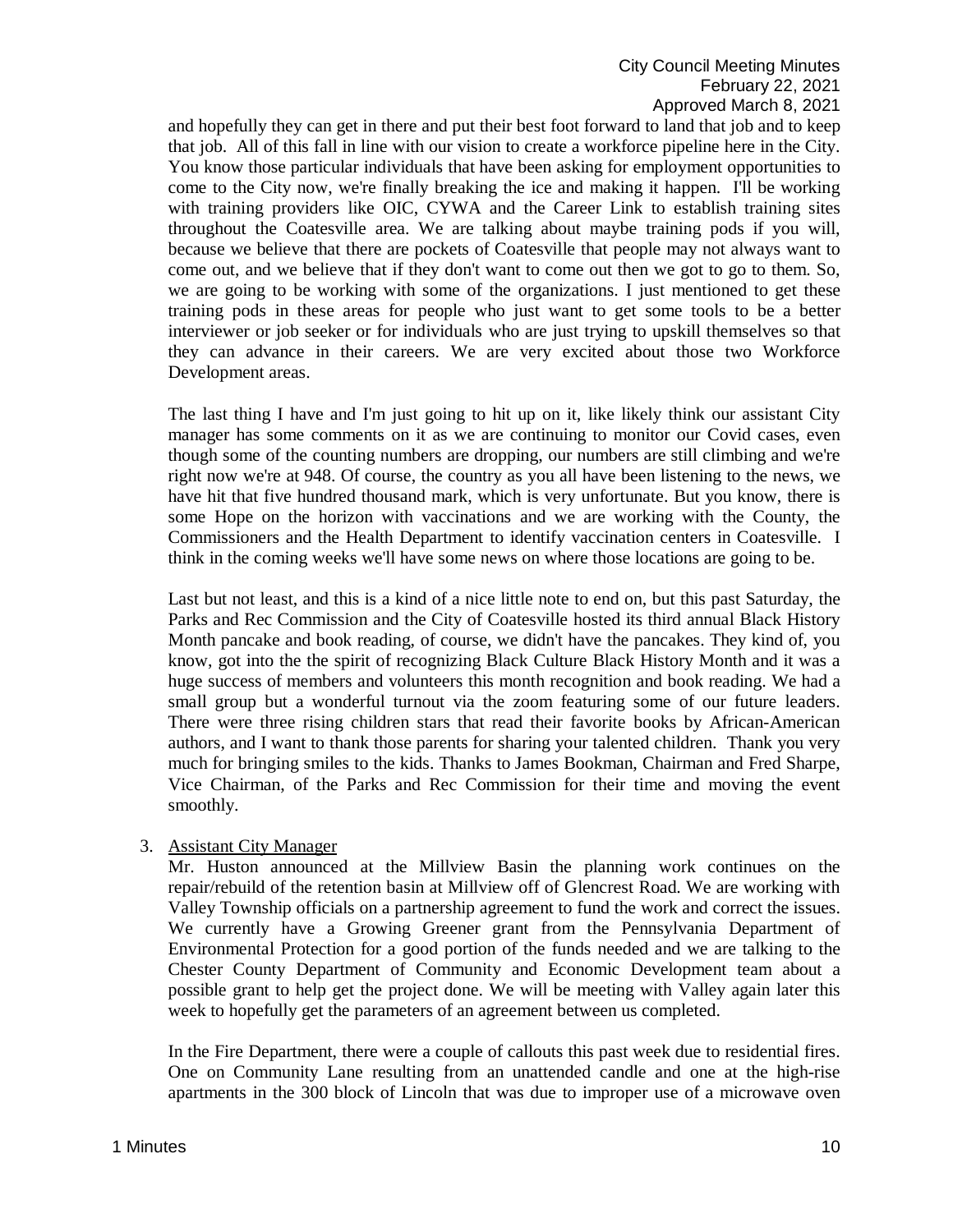(metal was not removed before using it). All residents were physically fine and are staying with family or friends at this time.

In the Codes Department two Zoning requests were filed and will go under Zoning review. A small residential construction plan was presented to staff for feedback by the proposed builder. They were notified to follow up with a Zoning application for their next step. There were 2 Building Permits issued; 1 Mechanical permit issued; 2 Plumbing permits issued; 15 Contractor registrations; 24 Rental License; 2 Vacant Property registrations; 10 warnings for snow on the sidewalk, all cleared in 4 days and 1 trash warning.

In Public Works it has been another interesting two weeks for the guys in PW. 40+ hours of overtime put in including the President's Day holiday to handle the load. Over 130 tons of salt used before today's event. If practice makes progress then we are getting there because the team has had plenty of practice lately.

With Eagle Disposal, the snow also made it a rough few weeks for trash and recycling pickups with numerous postponements and delays. Over the weekend we also had some missed streets due to PECO replacing poles in town and blocking traffic including Eagle trucks.

Regarding PECO and the Pole. A PECO spokesperson indicated that the residents of those blocks were notified of the work by mail. It has been requested that PECO notify City Hall of future replacement projects in the city so that we can notify residents of possible closed streets to avoid issues. Our police did go door to door to alert residents and no cars were ticketed or towed. PECO did apologize and promised to work with the city on advance notice of the next round.

COVID Update, as of today Coatesville has 921 positive cases, up 47 from two weeks ago. I am sorry to report another death of a city resident bringing us to 12. County wide we are at 27,377 positive cases with 697 deaths. 205,000 tests have been performed out of a population of just over 500,000 people. The county as a whole has administered 37,000 first vaccines and 18,000 second vaccines. The tough weather has also played a part in slowing down vaccinations over the past two weeks. The promising news is that cases are dropping in overall numbers. Hospitalizations are on average 30% lower than two weeks ago (90 down to 60 on average) and those patients on ventilators have been cut in half from 14 to 7 day. The Health Department continues to look for locations throughout the county to increase available dosing opportunities. Mr. Logan has been in touch with county officials to offer a couple of suggestions here in the city or at least the school district.

4. Finance Director

Mr. Troutman started with the two schedules the one for the ending of 2020 and the other is January 2021. Both are to be perfectly clear on audited. We're not final yet. We're getting close, but we're not there yet. But both are very favorable. And I would suggest that it's consistent with the comments that we've been making over the last couple of months about some of the positive events that are both one-timers and also structural improvements. So with that specifically for 2020, we have a net Surplus that we're projecting and I'll just say it again because it sounds so nice. We didn't need to draw down on the reserves. We can all say it as often as we want right now and feel good. The Capital Reserve was stalled because of Covid so we didn't have progress in the City from infrastructure, we didn't have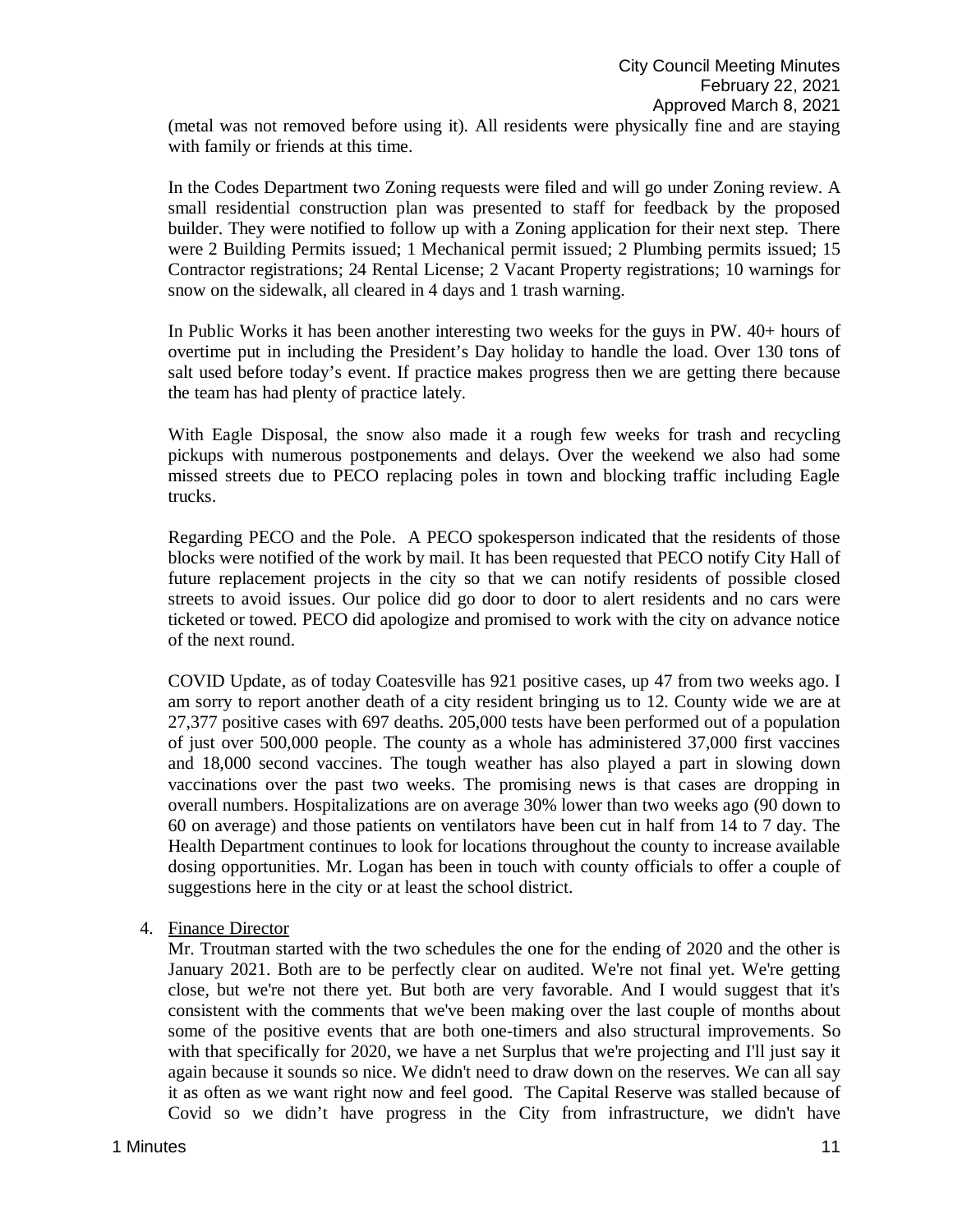expenditures. We didn't have to fund costs. It was stagnant and we lost a year on that front and then with Liquid Fuels we ended with a nice Surplus and it was almost exclusively due to low expenses last year.

Beginning in 2021, it's obviously very early being January, but we continue to see one-time events that are favorable and we're also seeing some timing differences that just because January-February it is a little bit of time in between the months, but as a general rule is favorable.

I want to reinforce a message about the ways the City is growing and growing together and that literal wording is compliments of Mr. Logan earlier today. I'm going to highlight a couple of things that are happening first some of the things that started last year we're doing again this year. I'm talking about are geared toward holding everyone accountable and consistent application for what's happening. And we now have the staff that's working toward those goals and I think that's important that the people here know how this is translating. The consistency of results so we have those types of things that we started last year that hadn't been done for a while. And so they're continuing into this year and then there's some new ones that are happening that Mr. Logan, Mr. Houston and Mr. Dobson, on the operational side, they are making a difference by pursuing the delinquent rental lengths, pursuing business licenses tied to rental owners. They're pursuing fire inspections and amusement device licenses. These are initiatives that were identified again to be consistent, but they also have value to the residence for the safety. And so there's a broader perspective as to why it's being done. It's servicing the residents well, and then there's a new one that started last week that were starting to look at the size of the delinquent taxes, real estate taxes and solid waste delinquencies to see if we can identify some strategies to help hold accountable but target solutions when they're one year delinquent, literally 60 days at this point as opposed to getting to be two, three, four or five years and then it becomes an insurmountable or hard mountain to climb to get installed. So, with that initiative starting right now with a few of us to see what kind of strategies we can work with to help. We are busy closing out the year, starting the year preparing for the different audits, doing the filings, those types of things and we're well positioned to keep it simple.

Lastly, you heard earlier about the URBN Outfitters. I think we can all appreciate how important that is to every individual family. And that's the most important part of the message to reinforce that. It's probably over two million dollars' worth of economic impact to the City. Wow. So, from a macro standpoint, I just want to give you that number to put it into a little bit of perspective, but I don't want to take away from the meaning that has to each individual family that has made an appointment.

# **Citizens Hearings Non-Agenda Items Only (3 Minutes)**

#### Wendy Whitaker

Ms. Whitaker asked who benefits from the Solar Lease. Mr. Logan replied the City benefits from the that particular agreement itself. Trina is a program called Community solar and we hope once we continue down the relationship path with them that we will be able to benefit from that program which helps the city reduce its energy cost. There may be some opportunities where I don't know exactly if we can pass them on or if they will be passed on to the community. But what we're doing is we are reducing or will be reducing our energy use footprint in the entire city of Coatesville.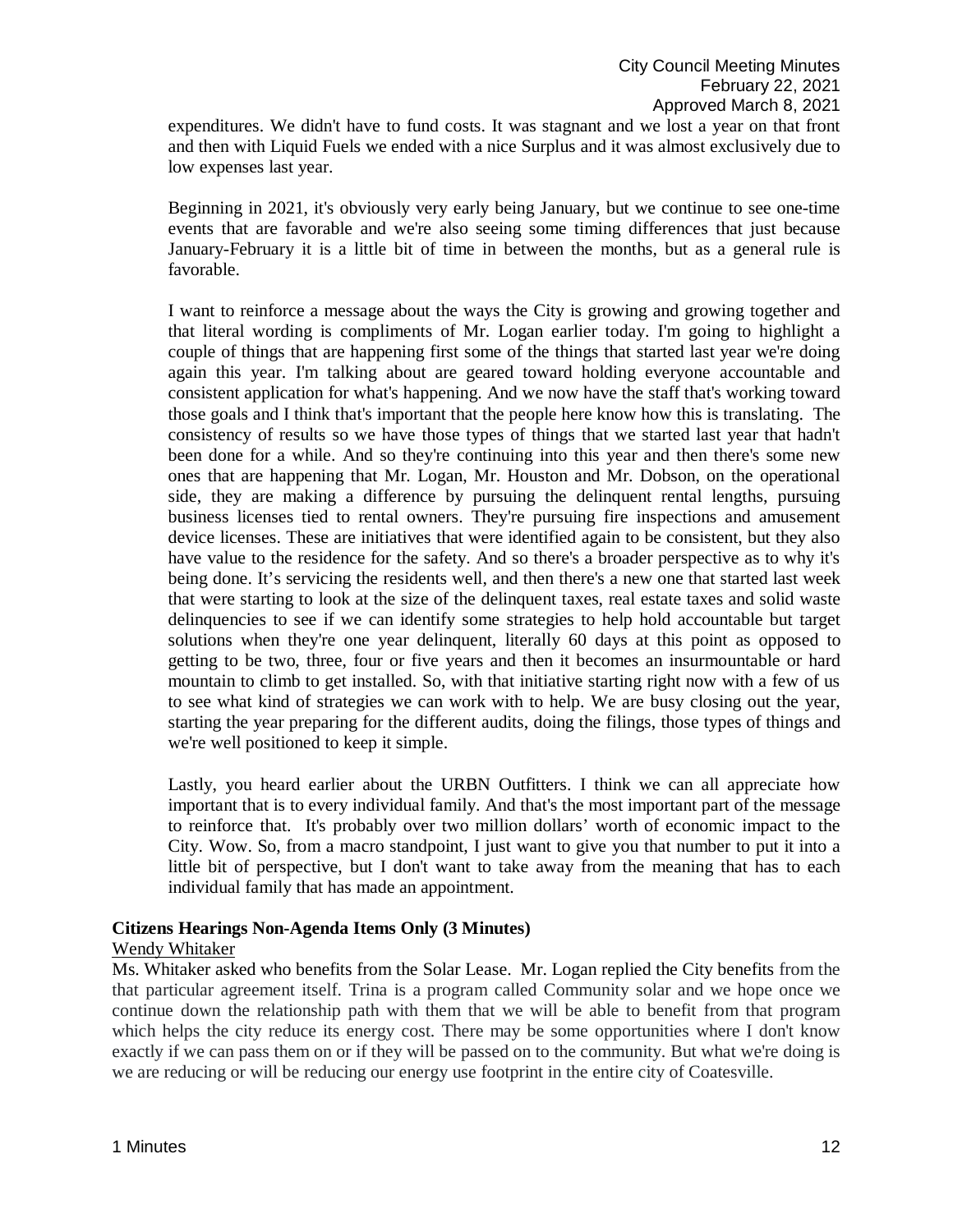Vice President Green made a motion to close citizens' hearings on non-agenda items; Mr. Folks seconded the motion. Motion passed 6-0.

### **Special Events**

There were no special events at this time.

#### **Council Comments**

Mr. Folks stated Mr. Logan was talking about the job fair. I have had requests from three companies. They want to know when the next one is so they can come here. I just want to thank everybody for coming out. Once again, to the residents of the second ward, with the pole and the trash I understand, I feel you, It will be resolved and you heard about next time when they replace them poles. We will have notification earlier. I'm glad that I got the phone calls. I was out there when the poles were going up and I stayed there for two days that made sure nobody's car was moved. I knocked on doors and got cars moved. We had a place for them to park down on Third Avenue and down at City Hall. So I think we did a pretty good job at that. Just be mindful of the roads when you go out they are icy. Take your time, it's better to get there one piece instead of girl me boom because it's bad out there. If nobody told you today that you were somebody, you are somebody. Have a good night.

Councilperson Graves thanked everyone for watching and attending on zoom or YouTube and the folks who are going to re-watch this from home. I just want to send heartfelt messages out to Texas, with climate change. It doesn't matter if you live in a blue state or a red state or a swing state because in Texas, we had a major failure snow storms, but in the summer, we'll have fires in California The Bluest of blue and we had constant snowstorms in a swing state like Pennsylvania. And so, we are a collective and the actions of all of us, affect all of us. That's how community collectivities is and that's just like human nature. I did notice last week. That folks were really excited about some readings from black history. A black poem that I read from black history. I wanted to read one today and just keep it brief, but this is from the book called Black Power Revolt. It was produced in the 1968. This was like around the time of the Civil Rights era when this book was published as you can see its very Very old and it's actually a sociology textbook from the time but this excerpt comes from Stokely Carmichael or Pomade or as he was known later in life. And so I just wanted to share this excerpt: One of the tragedies of the struggle against racism is that up to now there has been no organization which could speak to the growing militancy of young black people in the urban ghetto there has only been a several civil rights movement whose tone of voice was adapted to the audience of the white liberal. It served as a sort of buffer zone between them in the Angry Young blacks. None of the so-called leaders can go into a writing or writing community and be listened to in a sense. I blame ourselves with the mass media for what has happened in Watts Harlow, Chicago, Cleveland, Omaha. Each time the people in those cities saw Martin Luther King get slapped, they became angry; when they saw four little black girls bombed to death, they were angrier; and when nothing happened, they were steaming. We had nothing to offer that they could see, except to go out and be beaten again. We helped to build their frustration. For too many years black Americans marched and had their heads broken and shot. They were saying to the country, "Look, you guys are supposed to be nice guys and we are only going to do what we are supposed to do - Why do you beat us up? Why do you not give us what we ask? Why do you have to straighten yourselves out?" After years of this, we are almost at the same point because we demonstrated a position of weakness. He cannot be expected any longer to march and have our heads broken in order to say to whites; come on, you're nice guys. For you are not nice guys. We have found you out.

Mrs. Hunt wished everyone a good evening and thanked everyone for joining us tonight.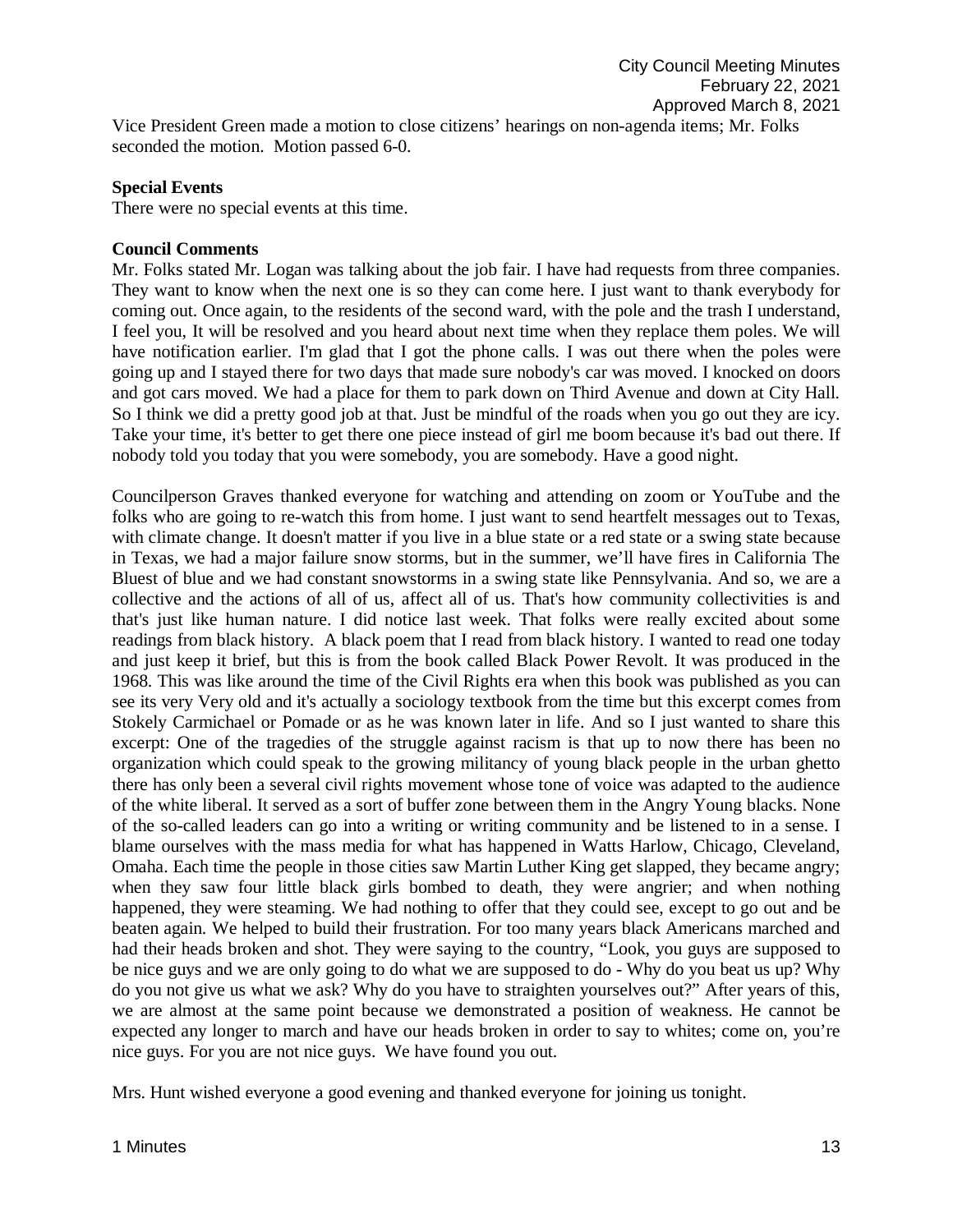It's always great to have you along with us and share as well as your comments. I just want to again acknowledge our great staff. I want to give special thanks to our road crew they have been extremely busy and efficient in doing what they can to make sure that our roads were clear and that we can travel safe. I want to give thanks to Mr. Logan as well, for the leadership that he is presenting to us as a council, as well as to the city on your hard work, as you are thinking out of the box to make things happen for the city and it's proven that you are a true leader. You can tell a leader by the fruit that grows. Thank you to the officers and the community as always love you guys. Mr. Verwey doing such a great job and I'm thankful for all of that. I want to thank my colleagues for your endurance the way we come together for the City and just want to thank you guys for that. Everyone be safe. I want to thank all of you again for the condolences you sent to me when my brother passed and many of you know, that very week, my first cousin passed right behind my brother. But you guys came through, the flowers with beautiful and I thank you for that and always the prayers that you send up for Emmett.

Mr. Folks thanked Allan on the First for doing a tremendous job in this community. This Saturday coming, they will be on Channel 6 about their business. That's big for the city and it started with a picture and now went to Channel 6 Action News. So if we can build up our businesses, and the news people come to our town, instead of for a murder and or fire. They are coming for a black owned business. That does tremendous for this City. Just a little pizza place. So, thank you, I can't wait till the spring so we could do the ribbon cutting. Things are in place and congratulation for being on Channel 6 Action News this Saturday. Thank you.

Ms. Al Amin thanked everybody that attended tonight through meeting via YouTube. I hope everybody continues to be safe. Unfortunately, our numbers in Coatesville, we still have cases as our Assistant City Manager, Mr. Houston said. So, I hope everybody continues to where the masks, and social distance. Be safe with the weather as well, and I just hope everybody has a good night.

Vice President Green thanked everyone for coming out. This is always will to know what's going on in the city. And I know I get excited when the residents are tuning in. I just want to thank all of my colleagues for all their work and commitment and dedication. You know, we may not always agree but we all have the same in-game. I hope that is for the betterment and the advancement of the City of Coatesville, so I thank you all and I appreciate each and every one of you. I appreciate all of our staff and I just want to say thank you. Be safe. Be safe from Covid. Be safe from the weather. Just take care life is so short. So many things have been going on in our community. So we just got to hang on and this continue to have hope and know that God is always in control. Mr. Logan. I do want to just thank you for Parks and Rec and everyone for coming out and having that event virtual. I enjoyed myself on Saturday. I was a little down on Saturday and I tuned in and my spirits were lifted, and I just thank you for that. Have a great night.

President Lavender-Norris echoed the gratefulness, thankfulness for all our Administration or our Emergency Services. My colleagues. I'm just grateful, you know that we today had another opportunity to move the city forward, to make decisions that have lasting effect. I'm grateful that we can do this from an informed standpoint. We can make our decisions without assumptions. We're actually making strong informed decisions. You may not agree with what we have. But anyway, as long as we're working together will do better by the grace of God. Everybody, just continue, you know, see the positive somebody, because we are moving forward God bless you all, be safe and have a wonderful evening. Can I get a motion to close? I'll make that motion.

### **Adjournment**